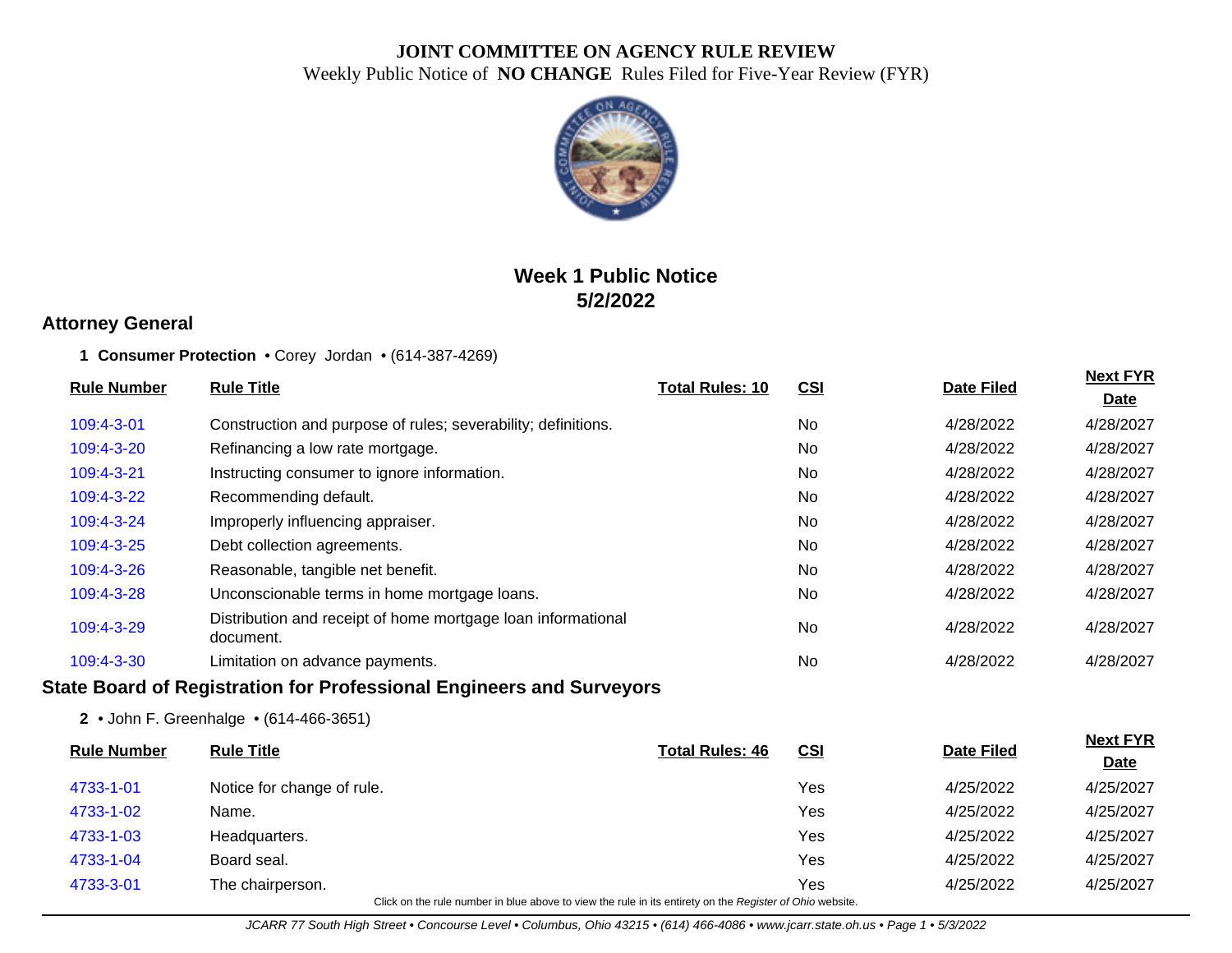| 4733-3-02  | The vice-chairperson.                                                             | Yes | 4/25/2022 | 4/25/2027 |
|------------|-----------------------------------------------------------------------------------|-----|-----------|-----------|
| 4733-3-03  | The secretary.                                                                    | Yes | 4/25/2022 | 4/25/2027 |
| 4733-3-04  | The executive director.                                                           | Yes | 4/25/2022 | 4/25/2027 |
| 4733-3-05  | Vacancies.                                                                        | Yes | 4/25/2022 | 4/25/2027 |
| 4733-9-02  | Acceptable engineering experience defined.                                        | Yes | 4/25/2022 | 4/25/2027 |
| 4733-9-05  | Compliance with examination policies and procedures.                              | Yes | 4/25/2022 | 4/25/2027 |
| 4733-9-06  | Noncompliant conduct in association with examinations.                            | Yes | 4/25/2022 | 4/25/2027 |
| 4733-9-07  | Consequences of noncompliant conduct with examination<br>policies and procedures. | Yes | 4/25/2022 | 4/25/2027 |
| 4733-9-08  | Comity applications for noncompliant examinees.                                   | Yes | 4/25/2022 | 4/25/2027 |
| 4733-17-01 | Form of application.                                                              | Yes | 4/25/2022 | 4/25/2027 |
| 4733-19-01 | Application, examination, registration and renewal fees.                          | Yes | 4/25/2022 | 4/25/2027 |
| 4733-20-01 | Voluntary certificate ceremony.                                                   | Yes | 4/25/2022 | 4/25/2027 |
| 4733-21-01 | Certificate of registration.                                                      | Yes | 4/25/2022 | 4/25/2027 |
| 4733-23-01 | Registrant's seal.                                                                | Yes | 4/25/2022 | 4/25/2027 |
| 4733-31-01 | Surveying defined.                                                                | Yes | 4/25/2022 | 4/25/2027 |
| 4733-35-01 | Preamble.                                                                         | Yes | 4/25/2022 | 4/25/2027 |
| 4733-35-02 | Integrity.                                                                        | Yes | 4/25/2022 | 4/25/2027 |
| 4733-35-03 | Responsibility to the public.                                                     | Yes | 4/25/2022 | 4/25/2027 |
| 4733-35-04 | Public statements and certifications.                                             | Yes | 4/25/2022 | 4/25/2027 |
| 4733-35-05 | Conflict of interest.                                                             | Yes | 4/25/2022 | 4/25/2027 |
| 4733-35-06 | Solicitation of employment.                                                       | Yes | 4/25/2022 | 4/25/2027 |
| 4733-35-07 | Improper conduct.                                                                 | Yes | 4/25/2022 | 4/25/2027 |
| 4733-35-08 | Other jurisdiction.                                                               | Yes | 4/25/2022 | 4/25/2027 |
| 4733-35-09 | Records.                                                                          | Yes | 4/25/2022 | 4/25/2027 |
| 4733-37-02 | Research and investigation.                                                       | Yes | 4/25/2022 | 4/25/2027 |
| 4733-37-06 | Descriptions.                                                                     | Yes | 4/25/2022 | 4/25/2027 |
| 4733-37-07 | Subdivisions.                                                                     | Yes | 4/25/2022 | 4/25/2027 |
| 4733-38-01 | Preamble.                                                                         | Yes | 4/25/2022 | 4/25/2027 |
| 4733-38-02 | Research and investigation.                                                       | Yes | 4/25/2022 | 4/25/2027 |
|            |                                                                                   |     |           |           |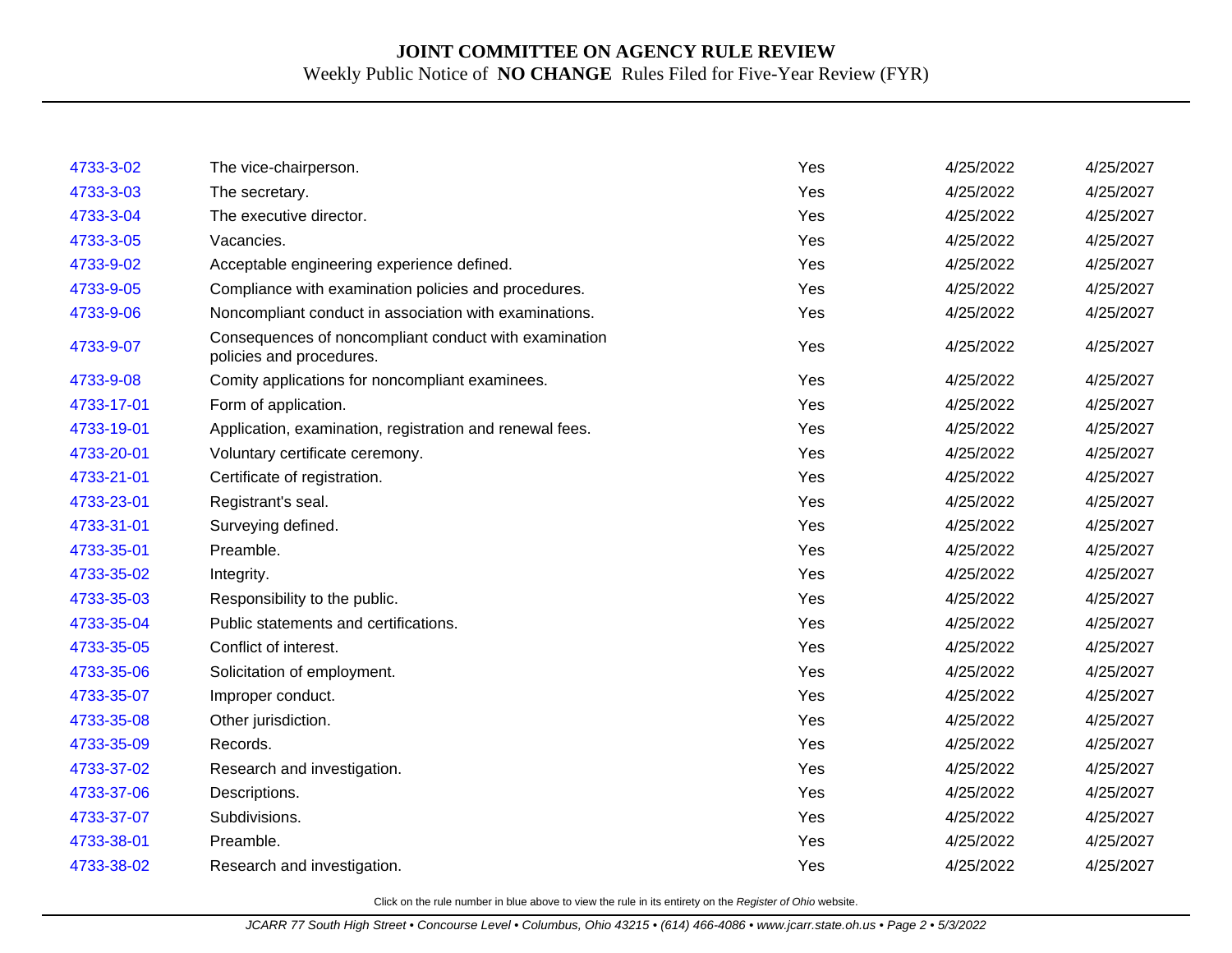| 4733-38-03 | Monumentation.                                                                                                       | Yes | 4/25/2022 | 4/25/2027 |
|------------|----------------------------------------------------------------------------------------------------------------------|-----|-----------|-----------|
| 4733-38-04 | Measurement specifications.                                                                                          | Yes | 4/25/2022 | 4/25/2027 |
| 4733-38-05 | Mortgage location survey plat.                                                                                       | Yes | 4/25/2022 | 4/25/2027 |
| 4733-39-01 | Preamble.                                                                                                            | Yes | 4/25/2022 | 4/25/2027 |
| 4733-39-02 | Definitions.                                                                                                         | Yes | 4/25/2022 | 4/25/2027 |
| 4733-39-06 | Fees.                                                                                                                | Yes | 4/25/2022 | 4/25/2027 |
| 4733-39-07 | Exemptions.                                                                                                          | Yes | 4/25/2022 | 4/25/2027 |
| 4733-40-01 | Definitions in accordance with section 1347.15 of the Revised<br>Code.                                               | Yes | 4/25/2022 | 4/25/2027 |
| 4733-40-02 | Procedures for accessing confidential personal information.                                                          | Yes | 4/25/2022 | 4/25/2027 |
| 4733-40-03 | Valid reasons for accessing confidential information.                                                                | Yes | 4/25/2022 | 4/25/2027 |
| 4733-40-04 | Confidentiality statements.                                                                                          | Yes | 4/25/2022 | 4/25/2027 |
| 4733-40-05 | Restricting and logging access to confidential personal<br>information in computerized personal information systems. | Yes | 4/25/2022 | 4/25/2027 |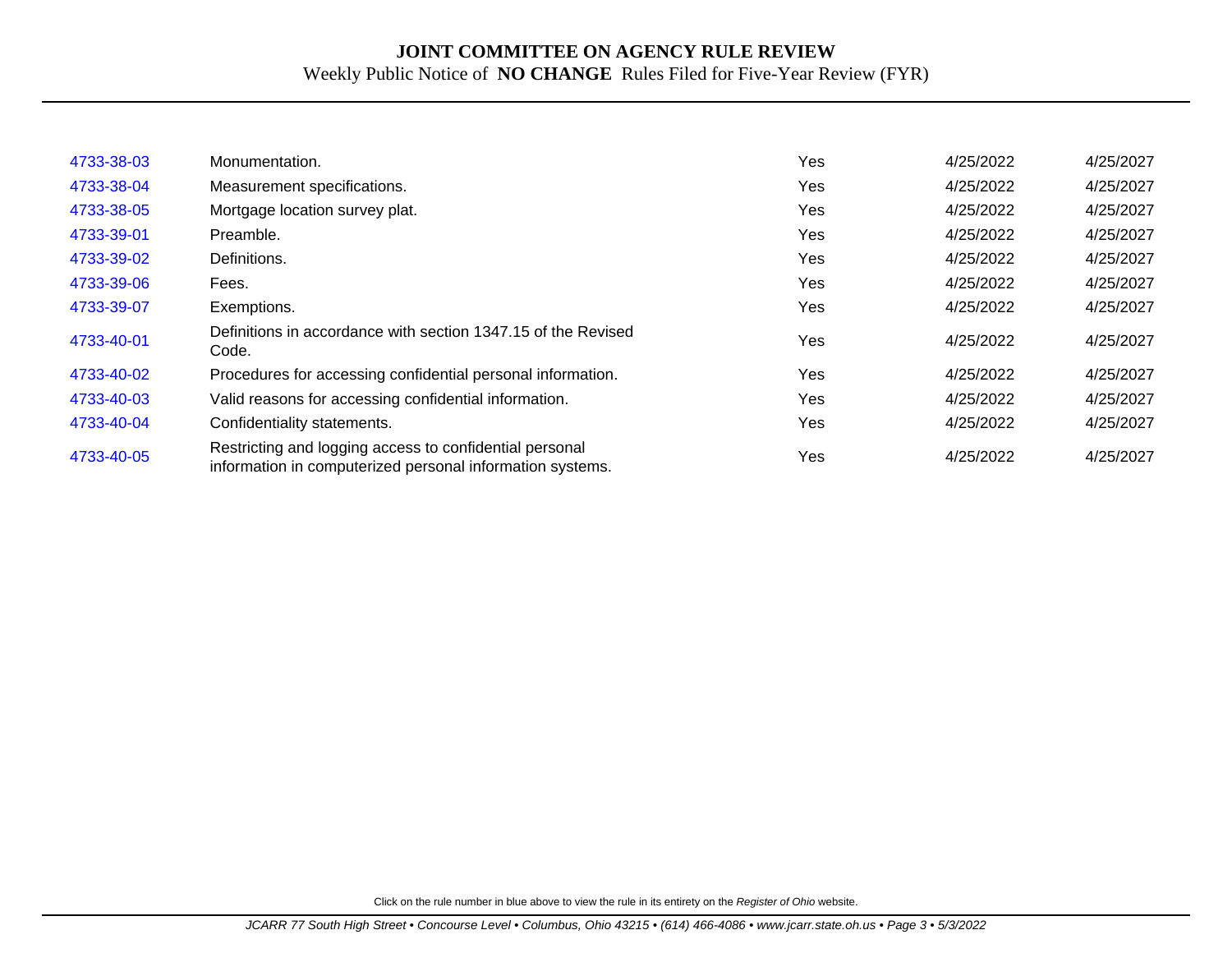# **Week 2 Public Notice 5/2/2022**

### **Department of Health**

**3 Radiation Control** • Alicyn Carrel • (614-752-8451)

| <b>Rule Number</b> | <b>Rule Title</b>                               | <b>Total Rules: 27</b> | CSI | <b>Date Filed</b> | <b>Next FYR</b><br><b>Date</b> |
|--------------------|-------------------------------------------------|------------------------|-----|-------------------|--------------------------------|
| 3701:1-52-01       | Definitions.                                    |                        | Yes | 4/19/2022         | 4/19/2027                      |
| 3701:1-52-02       | Purpose and scope.                              |                        | Yes | 4/19/2022         | 4/19/2027                      |
| 3701:1-52-03       | Application for a specific license.             |                        | Yes | 4/19/2022         | 4/19/2027                      |
| 3701:1-52-04       | Specific licenses for irradiators.              |                        | Yes | 4/19/2022         | 4/19/2027                      |
| 3701:1-52-05       | Start of construction.                          |                        | Yes | 4/19/2022         | 4/19/2027                      |
| 3701:1-52-06       | Applications for exemptions.                    |                        | Yes | 4/19/2022         | 4/19/2027                      |
| 3701:1-52-07       | Performance criteria for sealed sources.        |                        | Yes | 4/19/2022         | 4/19/2027                      |
| 3701:1-52-08       | Access control.                                 |                        | Yes | 4/19/2022         | 4/19/2027                      |
| 3701:1-52-09       | Shielding.                                      |                        | Yes | 4/19/2022         | 4/19/2027                      |
| 3701:1-52-10       | Fire protection.                                |                        | Yes | 4/19/2022         | 4/19/2027                      |
| 3701:1-52-11       | Radiation monitors.                             |                        | Yes | 4/19/2022         | 4/19/2027                      |
| 3701:1-52-12       | Control of source movement.                     |                        | Yes | 4/19/2022         | 4/19/2027                      |
| 3701:1-52-13       | Irradiator pools.                               |                        | Yes | 4/19/2022         | 4/19/2027                      |
| 3701:1-52-14       | Source rack protection.                         |                        | Yes | 4/19/2022         | 4/19/2027                      |
| 3701:1-52-15       | Power failures.                                 |                        | Yes | 4/19/2022         | 4/19/2027                      |
| 3701:1-52-17       | Construction monitoring and acceptance testing. |                        | Yes | 4/19/2022         | 4/19/2027                      |
| 3701:1-52-18       | Training.                                       |                        | Yes | 4/19/2022         | 4/19/2027                      |
| 3701:1-52-19       | Operating and emergency procedures.             |                        | Yes | 4/19/2022         | 4/19/2027                      |
| 3701:1-52-21       | Radiation surveys.                              |                        | Yes | 4/19/2022         | 4/19/2027                      |
| 3701:1-52-22       | Detection of leaking sources.                   |                        | Yes | 4/19/2022         | 4/19/2027                      |
| 3701:1-52-23       | Inspection and maintenance.                     |                        | Yes | 4/19/2022         | 4/19/2027                      |
| 3701:1-52-24       | Pool water purity.                              |                        | Yes | 4/19/2022         | 4/19/2027                      |
| 3701:1-52-25       | Attendance during operation.                    |                        | Yes | 4/19/2022         | 4/19/2027                      |
| 3701:1-52-26       | Entering and leaving the radiation room.        |                        | Yes | 4/19/2022         | 4/19/2027                      |
|                    |                                                 |                        |     |                   |                                |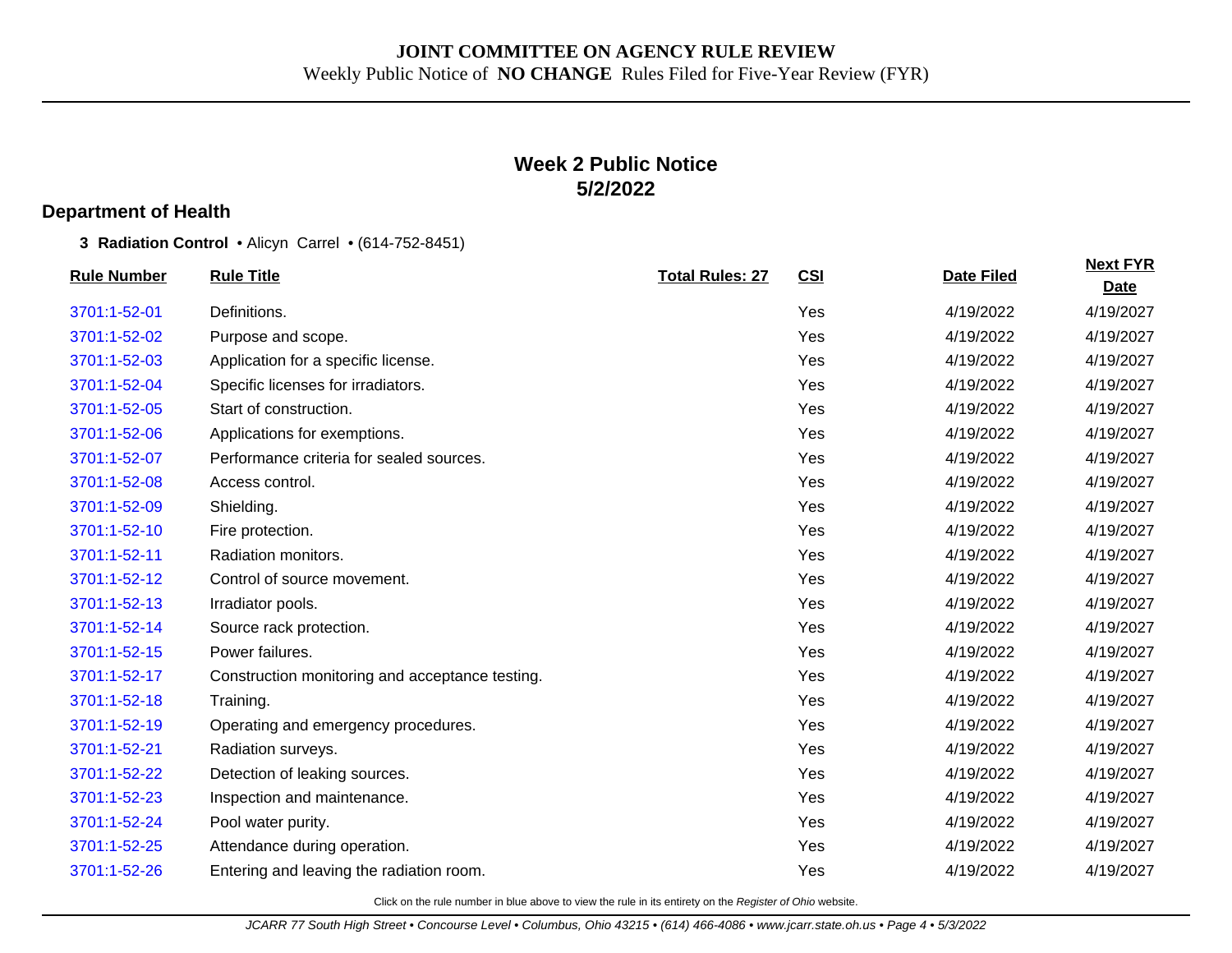| 3701:1-52-27                           | Irradiation of explosive or flammable material.                                                          |                        | Yes        | 4/19/2022         | 4/19/2027                      |
|----------------------------------------|----------------------------------------------------------------------------------------------------------|------------------------|------------|-------------------|--------------------------------|
| 3701:1-52-28                           | Records and retention periods.                                                                           |                        | Yes        | 4/19/2022         | 4/19/2027                      |
| 3701:1-52-29                           | Reports.                                                                                                 |                        | Yes        | 4/19/2022         | 4/19/2027                      |
|                                        | Department of Job and Family Services - Unemployment Compensation                                        |                        |            |                   |                                |
|                                        | 4 • Michael Lynch • (614-466-8376)                                                                       |                        |            |                   |                                |
| <b>Rule Number</b>                     | <b>Rule Title</b>                                                                                        | <b>Total Rules: 1</b>  | <b>CSI</b> | <b>Date Filed</b> | <b>Next FYR</b><br>Date        |
| 4141-5-05                              | Work relief or work training program exclusion.                                                          |                        | <b>No</b>  | 4/20/2022         | 4/20/2027                      |
| <b>Department of Natural Resources</b> |                                                                                                          |                        |            |                   |                                |
|                                        | 5 Division of Parks and Watercraft • Brian Becker • ((614) 265-6861)                                     |                        |            |                   |                                |
| <b>Rule Number</b>                     | <b>Rule Title</b>                                                                                        | <b>Total Rules: 2</b>  | <b>CSI</b> | <b>Date Filed</b> | <b>Next FYR</b><br><b>Date</b> |
| 1501:46-1-03                           | Areas administered as state parks.                                                                       |                        | <b>No</b>  | 4/19/2022         | 4/19/2027                      |
| 1501:46-9-06                           | Area noise.                                                                                              |                        | No         | 4/19/2022         | 4/19/2027                      |
|                                        | 6 Division of Watercraft and Waterways • Brian Becker • ((614) 265-6861)                                 |                        |            |                   |                                |
| <b>Rule Number</b>                     | <b>Rule Title</b>                                                                                        | <b>Total Rules: 4</b>  | <b>CSI</b> | <b>Date Filed</b> | <b>Next FYR</b><br>Date        |
| 1501:47-3-11                           | Air propelled powercraft, hovercraft.                                                                    |                        | No         | 4/19/2022         | 4/19/2027                      |
| 1501:47-7-01                           | Exception to rules.                                                                                      |                        | <b>No</b>  | 4/19/2022         | 4/19/2027                      |
| 1501:47-7-03                           | Vessels and operations on waterways within the jurisdiction of<br>the city of Columbus, Franklin county. |                        | <b>No</b>  | 4/19/2022         | 4/19/2027                      |
| 1501:47-7-08                           | On the waters of Clearfork reservoir, Richland county.                                                   |                        | <b>No</b>  | 4/19/2022         | 4/19/2027                      |
|                                        | <b>Environmental Review Appeals Commission</b>                                                           |                        |            |                   |                                |
|                                        | 7 • Julie A. Slane • (614-466-8950)                                                                      |                        |            |                   |                                |
| <b>Rule Number</b>                     | <b>Rule Title</b>                                                                                        | <b>Total Rules: 19</b> | <b>CSI</b> | <b>Date Filed</b> | <b>Next FYR</b><br>Date        |
| 3746-1-01                              | Definitions: General.                                                                                    |                        | No         | 4/21/2022         | 4/21/2027                      |
| 3746-1-02                              | Jurisdictional bases.                                                                                    |                        | No         | 4/21/2022         | 4/21/2027                      |
| 3746-3-01                              | Power of the commission to issue rules: procedure.                                                       |                        | No.        | 4/21/2022         | 4/21/2027                      |
| 3746-3-02                              | Regulations; scope.                                                                                      |                        | No         | 4/21/2022         | 4/21/2027                      |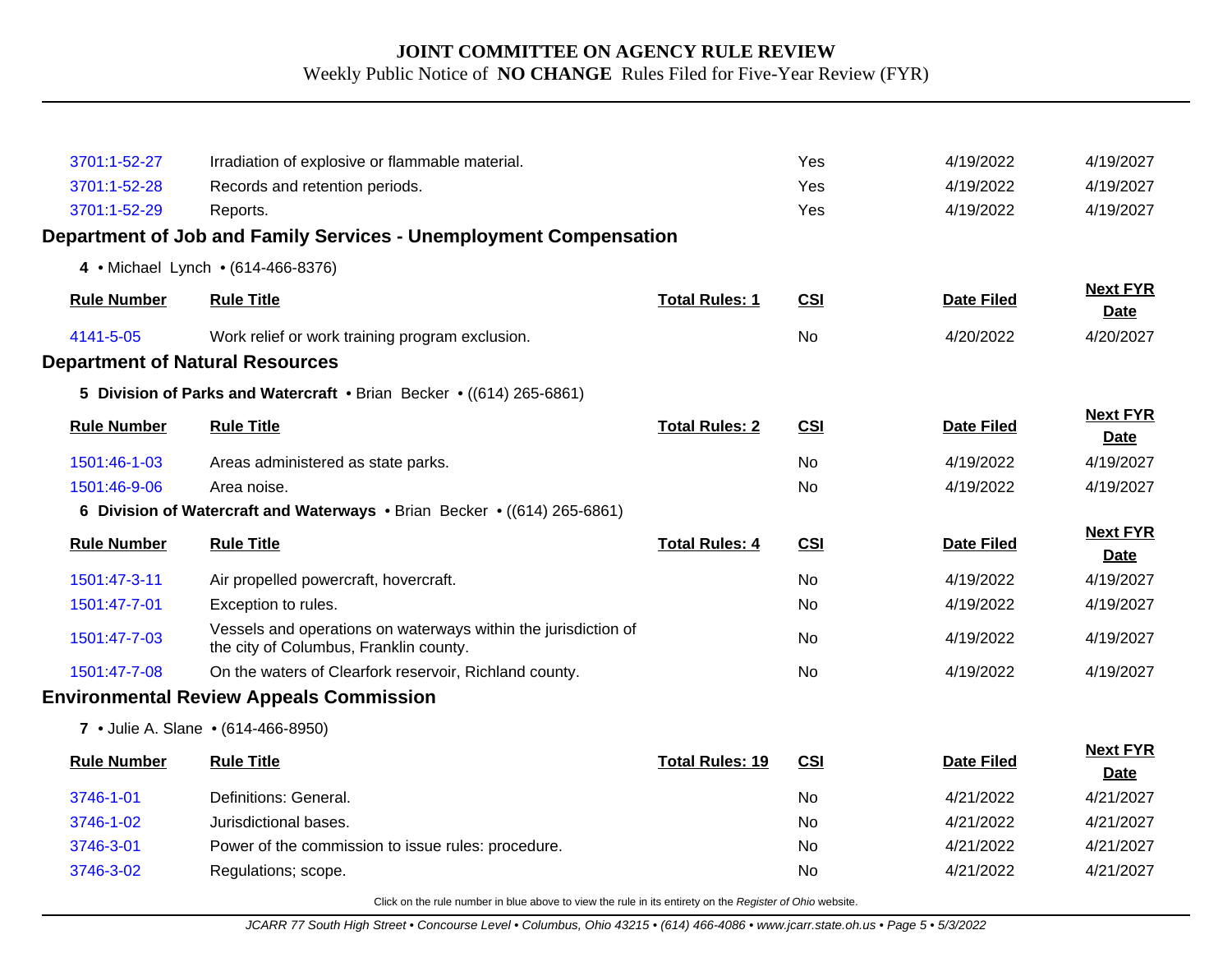| 3746-3-03          | Quorum.                                                                                                              |                        | No         | 4/21/2022         | 4/21/2027       |
|--------------------|----------------------------------------------------------------------------------------------------------------------|------------------------|------------|-------------------|-----------------|
| 3746-3-04          | Case file.                                                                                                           |                        | <b>No</b>  | 4/21/2022         | 4/21/2027       |
| 3746-3-05          | Registry.                                                                                                            |                        | No         | 4/21/2022         | 4/21/2027       |
| 3746-3-06          | Trade secrets.                                                                                                       |                        | No.        | 4/21/2022         | 4/21/2027       |
| 3746-3-07          | The secretary to the commission: duties.                                                                             |                        | No         | 4/21/2022         | 4/21/2027       |
| 3746-3-08          | Standards of conduct and suspension.                                                                                 |                        | No         | 4/21/2022         | 4/21/2027       |
| 3746-3-09          | Ex parte communication.                                                                                              |                        | No.        | 4/21/2022         | 4/21/2027       |
| 3746-3-10          | Participation by state employees.                                                                                    |                        | No         | 4/21/2022         | 4/21/2027       |
| 3746-3-11          | Restrictions as to former employees.                                                                                 |                        | No         | 4/21/2022         | 4/21/2027       |
| 3746-3-13          | Business day.                                                                                                        |                        | No.        | 4/21/2022         | 4/21/2027       |
| 3746-3-15          | Definitions for accessing confidential personal information.                                                         |                        | <b>No</b>  | 4/21/2022         | 4/21/2027       |
| 3746-3-16          | Procedures for accessing confidential personal information.                                                          |                        | No.        | 4/21/2022         | 4/21/2027       |
| 3746-3-17          | Valid reasons for accessing confidential personal information.                                                       |                        | No.        | 4/21/2022         | 4/21/2027       |
| 3746-3-18          | Confidentiality statutes.                                                                                            |                        | No         | 4/21/2022         | 4/21/2027       |
| 3746-3-19          | Restricting and logging access to confidential personal<br>information in computerized personal information systems. |                        | No         | 4/21/2022         | 4/21/2027       |
|                    | 8 • Julie A. Slane • (614-466-8950)                                                                                  |                        |            |                   |                 |
| <b>Rule Number</b> | <b>Rule Title</b>                                                                                                    | <b>Total Rules: 30</b> | <b>CSI</b> | <b>Date Filed</b> | <b>Next FYR</b> |
|                    |                                                                                                                      |                        |            |                   | <b>Date</b>     |
| 3746-5-01          | Parties to an appeal.                                                                                                |                        | No         | 4/21/2022         | 4/21/2027       |
| 3746-5-02          | Denomination of parties.                                                                                             |                        | No         | 4/21/2022         | 4/21/2027       |
| 3746-5-03          | Filing the notice of appeal.                                                                                         |                        | No         | 4/21/2022         | 4/21/2027       |
| 3746-5-04          | Contents of the notice of appeal.                                                                                    |                        | No.        | 4/21/2022         | 4/21/2027       |
| 3746-5-05          | Notice of appeal - Effect of failure to comply with statute.                                                         |                        | No.        | 4/21/2022         | 4/21/2027       |
| 3746-5-06          | Amendment of notice of appeal.                                                                                       |                        | No         | 4/21/2022         | 4/21/2027       |
| 3746-5-07          | Joinder.                                                                                                             |                        | No         | 4/21/2022         | 4/21/2027       |
| 3746-5-08          | Intervention.                                                                                                        |                        | No         | 4/21/2022         | 4/21/2027       |
| 3746-5-09          | Consolidation of proceedings.                                                                                        |                        | No         | 4/21/2022         | 4/21/2027       |
| 3746-5-10          | Substitution of parties.                                                                                             |                        | No         | 4/21/2022         | 4/21/2027       |
| 3746-5-11          | Answer to the notice of appeal.                                                                                      |                        | No         | 4/21/2022         | 4/21/2027       |
| 3746-5-12          | Appearances and withdrawals.                                                                                         |                        | <b>No</b>  | 4/21/2022         | 4/21/2027       |
|                    | Click on the rule number in blue above to view the rule in its entirety on the Register of Ohio website.             |                        |            |                   |                 |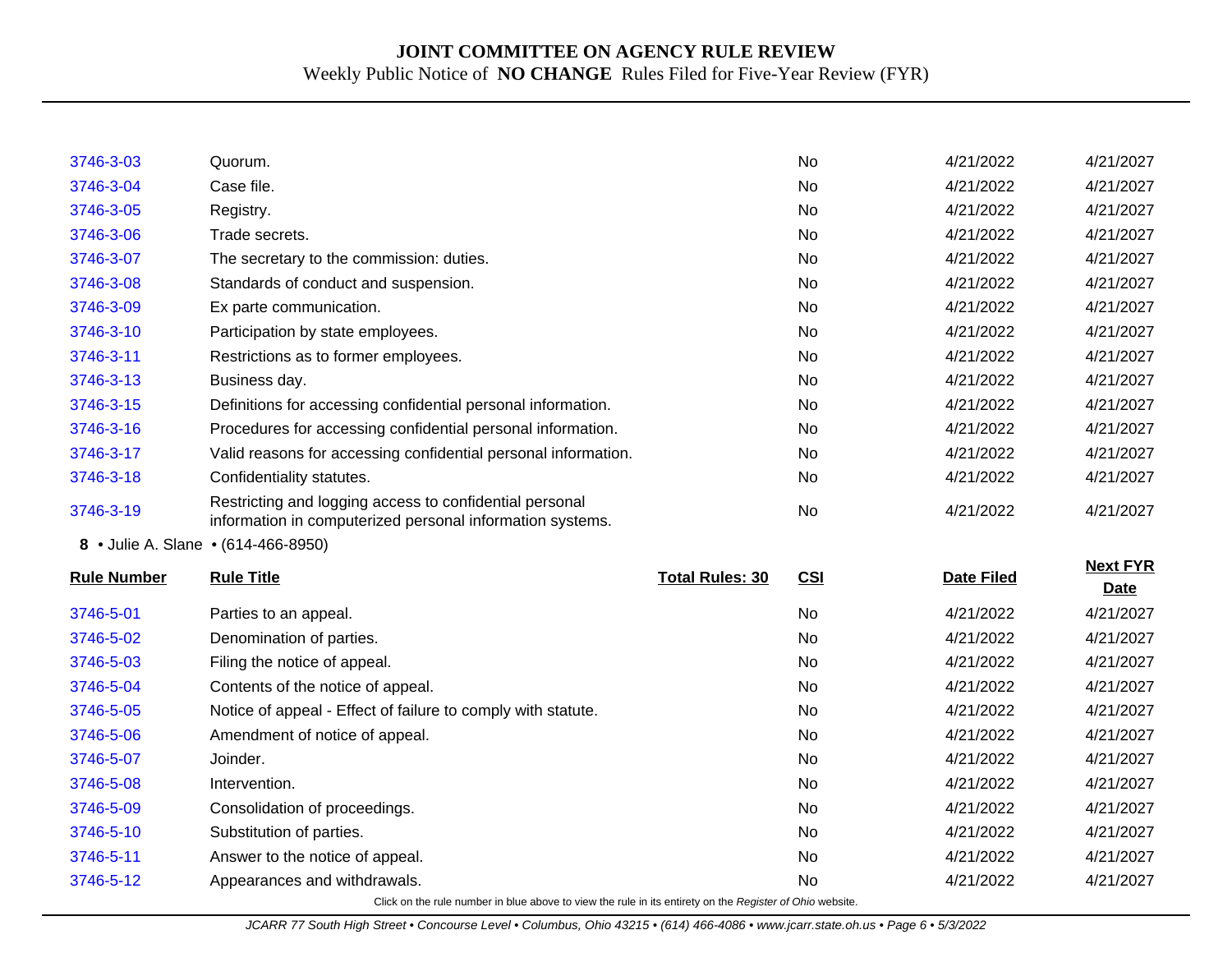| 3746-5-13          | Certification of record to the commission.                                                              |                       | No        | 4/21/2022         | 4/21/2027               |
|--------------------|---------------------------------------------------------------------------------------------------------|-----------------------|-----------|-------------------|-------------------------|
| 3746-5-14          | Record address.                                                                                         |                       | <b>No</b> | 4/21/2022         | 4/21/2027               |
| 3746-5-15          | Designation of lead counsel.                                                                            |                       | <b>No</b> | 4/21/2022         | 4/21/2027               |
| 3746-5-16          | Filing and service of documents.                                                                        |                       | No        | 4/21/2022         | 4/21/2027               |
| 3746-5-17          | Requirement for signature.                                                                              |                       | No        | 4/21/2022         | 4/21/2027               |
| 3746-5-18          | Electronic filing.                                                                                      |                       | No        | 4/21/2022         | 4/21/2027               |
| 3746-5-19          | Computation of time.                                                                                    |                       | <b>No</b> | 4/21/2022         | 4/21/2027               |
| 3746-5-20          | Extension of time for filings.                                                                          |                       | <b>No</b> | 4/21/2022         | 4/21/2027               |
| 3746-5-21          | Stays.                                                                                                  |                       | No        | 4/21/2022         | 4/21/2027               |
| 3746-5-22          | Expedited stays.                                                                                        |                       | No        | 4/21/2022         | 4/21/2027               |
| 3746-5-23          | Bonds.                                                                                                  |                       | <b>No</b> | 4/21/2022         | 4/21/2027               |
| 3746-5-24          | Prehearing conference.                                                                                  |                       | <b>No</b> | 4/21/2022         | 4/21/2027               |
| 3746-5-25          | Form of motions, memoranda, and other filings.                                                          |                       | No        | 4/21/2022         | 4/21/2027               |
| 3746-5-26          | Motions.                                                                                                |                       | No        | 4/21/2022         | 4/21/2027               |
| 3746-5-27          | Format of briefs.                                                                                       |                       | No        | 4/21/2022         | 4/21/2027               |
| 3746-5-28          | Issue briefing.                                                                                         |                       | No        | 4/21/2022         | 4/21/2027               |
| 3746-5-29          | View of premises.                                                                                       |                       | <b>No</b> | 4/21/2022         | 4/21/2027               |
| 3746-5-30          | Dismissal of actions.                                                                                   |                       | No        | 4/21/2022         | 4/21/2027               |
|                    | <b>Ohio Police and Fire Pension Fund</b>                                                                |                       |           |                   |                         |
|                    | 9 • Mary Beth Foley • (614-628-8444)                                                                    |                       |           |                   |                         |
| <b>Rule Number</b> | <b>Rule Title</b>                                                                                       | <b>Total Rules: 7</b> | CSI       | <b>Date Filed</b> | <b>Next FYR</b><br>Date |
| 742-1-02           | Member minimum medical testing and diagnostic procedures.                                               |                       | No        | 4/18/2022         | 4/18/2027               |
| 742-3-05           | Disability benefits procedure.                                                                          |                       | No        | 4/18/2022         | 4/18/2027               |
| 742-3-09           | Subsequent public employment of individuals retired under one<br>of the Ohio public retirement systems. |                       | No        | 4/18/2022         | 4/18/2027               |
| 742-3-29           | Mandatory direct deposit.                                                                               |                       | <b>No</b> | 4/18/2022         | 4/18/2027               |
| 742-4-09           | Calculation of interest.                                                                                |                       | No        | 4/18/2022         | 4/18/2027               |
| 742-7-09           | Payment of medicare part "B" premium; treatment of medicare<br>part "B" payment.                        |                       | <b>No</b> | 4/18/2022         | 4/18/2027               |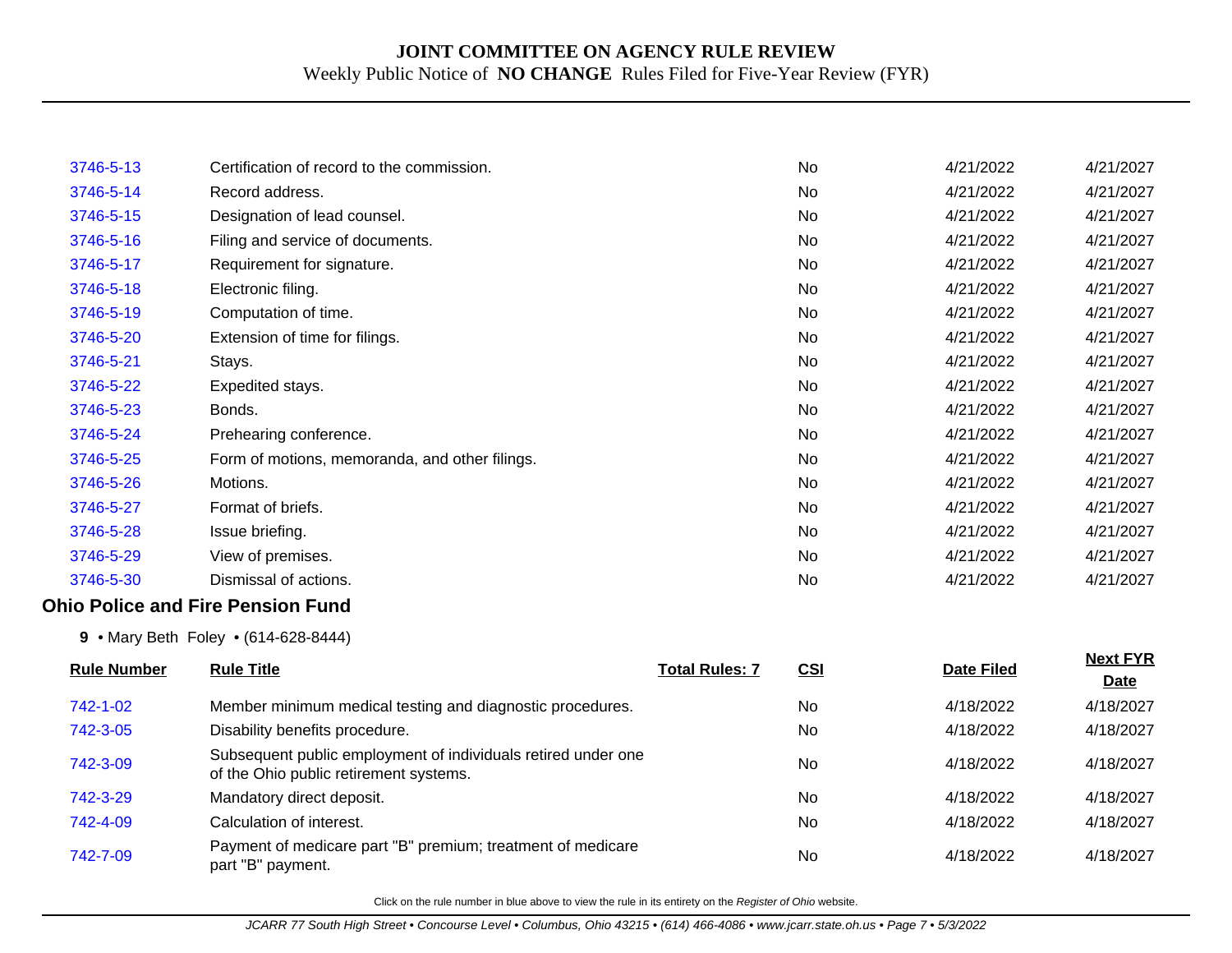[742-9-15](http://www.registerofohio.state.oh.us/jsps/publicdisplayrules/processPublicDisplayRules.jsp?entered_rule_no=742-9-15&doWhat=GETBYRULENUM&raID=0) Calculation of penalties/interest. No 4/18/2022 4/18/2027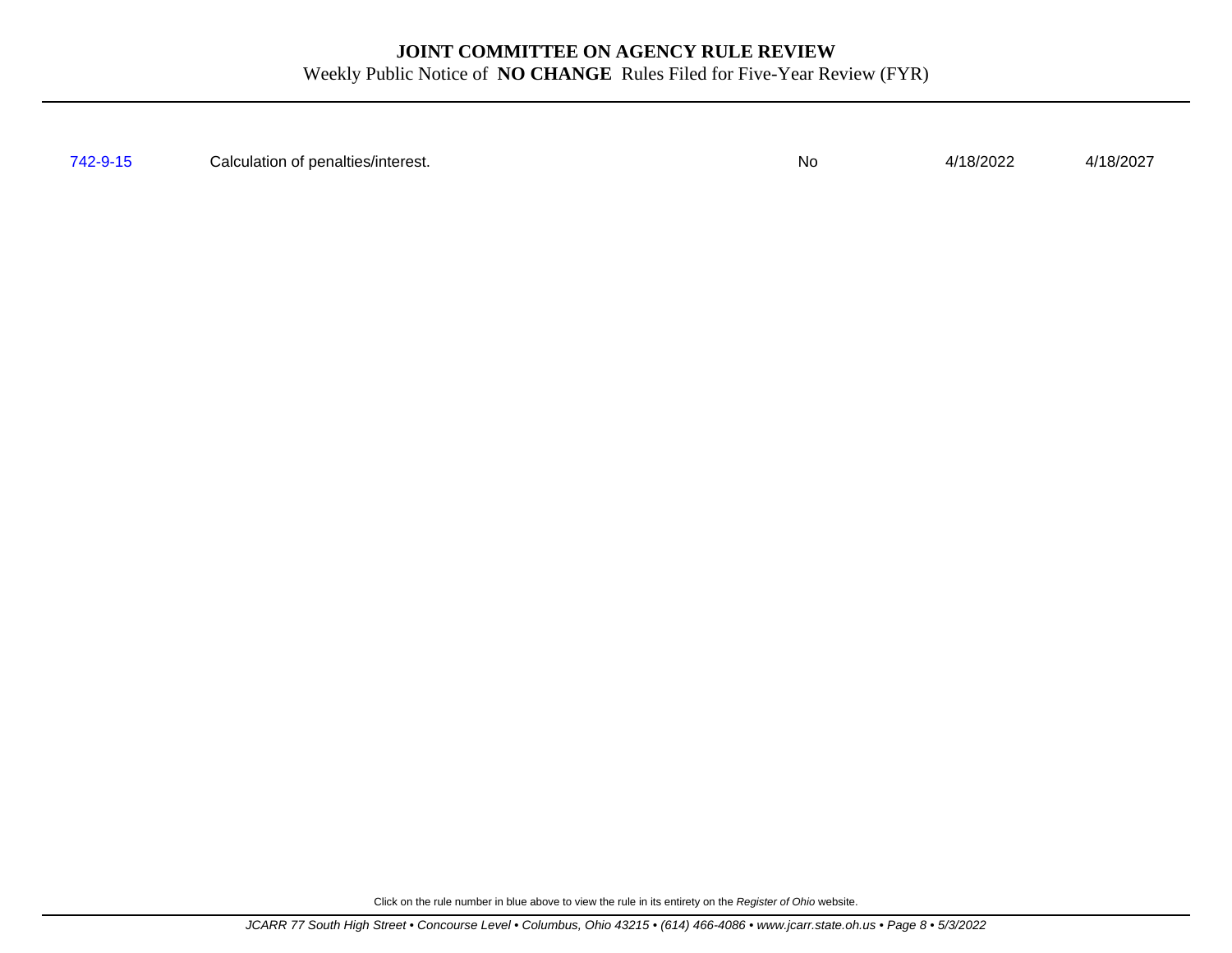## **Week 3 Public Notice 5/2/2022**

## **Ohio Ethics Commission**

**10** • James E. Hood • (614-314-0211)

| <b>Rule Number</b> | <b>Rule Title</b>                                                                                                                                                                      | <b>Total Rules: 9</b> | <u>CSI</u> | <b>Date Filed</b> | <b>Next FYR</b><br>Date |
|--------------------|----------------------------------------------------------------------------------------------------------------------------------------------------------------------------------------|-----------------------|------------|-------------------|-------------------------|
| $102 - 3 - 04$     | Advisory processes; telephone and electronic mail guidance.                                                                                                                            |                       | No.        | 4/13/2022         | 3/30/2027               |
| $102 - 3 - 06$     | Advisory processes; availability and distribution.                                                                                                                                     |                       | <b>No</b>  | 4/13/2022         | 3/30/2027               |
| $102 - 3 - 08$     | Travel expenses paid or reimbursed by non-agency sources for<br>travel to conferences, seminars, or similar events.                                                                    |                       | <b>No</b>  | 4/13/2022         | 3/30/2027               |
| $102 - 5 - 03$     | Financial disclosure filing requirement; persons of equivalent<br>rank to directors, assistant directors, deputy directors, or division<br>chiefs of state administrative departments. |                       | <b>No</b>  | 4/13/2022         | 3/30/2027               |
| $102 - 5 - 06$     | Financial disclosure filing requirement; public officials subject to<br>multiple filing requirements; voluntary filers.                                                                |                       | No         | 4/13/2022         | 3/30/2027               |
| 102-5-07           | Review of filed statements to determine completeness.                                                                                                                                  |                       | <b>No</b>  | 4/13/2022         | 3/30/2027               |
| $102 - 5 - 13$     | Financial disclosure statement complaints.                                                                                                                                             |                       | <b>No</b>  | 4/13/2022         | 3/30/2027               |
| $102 - 7 - 03$     | Investigative committee.                                                                                                                                                               |                       | <b>No</b>  | 4/13/2022         | 3/30/2027               |
| 102-9-09           | Hearing examiners.                                                                                                                                                                     |                       | <b>No</b>  | 4/13/2022         | 3/30/2027               |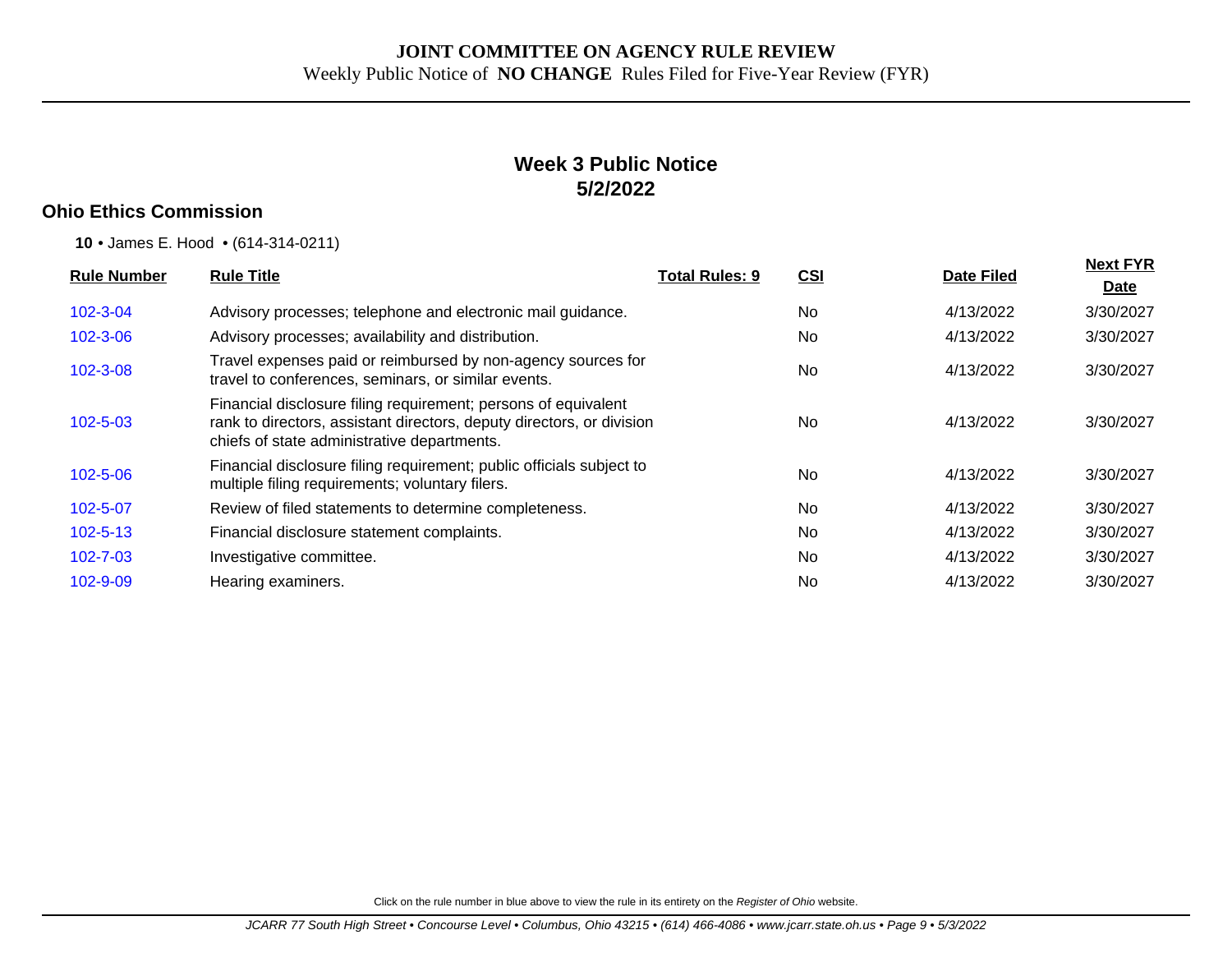## **Week 4 Public Notice 5/2/2022**

#### **Department of Health**

**11 Radiation Control** • Alicyn Carrel • (614-752-8451)

| <b>Rule Number</b> | <b>Rule Title</b>                                                                                | <b>Total Rules: 19</b> | <b>CSI</b> | <b>Date Filed</b> | <b>Next FYR</b><br><b>Date</b> |
|--------------------|--------------------------------------------------------------------------------------------------|------------------------|------------|-------------------|--------------------------------|
| 3701:1-40-01       | Definitions.                                                                                     |                        | Yes        | 4/7/2022          | 4/7/2027                       |
| 3701:1-40-02       | Scope.                                                                                           |                        | Yes        | 4/7/2022          | 4/7/2027                       |
| 3701:1-40-03       | Activities requiring license.                                                                    |                        | Yes        | 4/7/2022          | 4/7/2027                       |
| 3701:1-40-05       | Completeness and accuracy of information.                                                        |                        | Yes        | 4/7/2022          | 4/7/2027                       |
| 3701:1-40-07       | Carriers.                                                                                        |                        | Yes        | 4/7/2022          | 4/7/2027                       |
| 3701:1-40-08       | Exempt concentrations.                                                                           |                        | Yes        | 4/7/2022          | 4/7/2027                       |
| 3701:1-40-09       | Certain items containing radioactive material.                                                   |                        | Yes        | 4/7/2022          | 4/7/2027                       |
| 3701:1-40-15       | General requirements for issuance of specific licenses.                                          |                        | Yes        | 4/7/2022          | 4/7/2027                       |
| 3701:1-40-19       | Transfer of radioactive material.                                                                |                        | Yes        | 4/7/2022          | 4/7/2027                       |
| 3701:1-40-23       | Requirements for the issuance of a type A specific license of<br>broad scope.                    |                        | Yes        | 4/7/2022          | 4/7/2027                       |
| 3701:1-40-24       | Requirements for the issuance of a type B specific license of<br>broad scope.                    |                        | Yes        | 4/7/2022          | 4/7/2027                       |
| 3701:1-40-25       | Requirements for the issuance of a type C specific license of<br>broad scope.                    |                        | Yes        | 4/7/2022          | 4/7/2027                       |
| 3701:1-40-26       | Conditions of specific licenses of broad scope.                                                  |                        | Yes        | 4/7/2022          | 4/7/2027                       |
| 3701:1-40-28       | Recognition of agreement state licenses - reciprocity.                                           |                        | Yes        | 4/7/2022          | 4/7/2027                       |
| 3701:1-40-31       | Determination to prepare bureau assessment report; eligibility for<br>categorical exclusion.     |                        | Yes        | 4/7/2022          | 4/7/2027                       |
| 3701:1-40-32       | Finding of no significant impact.                                                                |                        | Yes        | 4/7/2022          | 4/7/2027                       |
| 3701:1-40-34       | Bureau assessment report.                                                                        |                        | Yes        | 4/7/2022          | 4/7/2027                       |
| 3701:1-40-36       | Requirement to provide a decision.                                                               |                        | Yes        | 4/7/2022          | 4/7/2027                       |
| 3701:1-40-39       | Radioactive drug: capsules containing carbon-14 urea for "in<br>vivo" diagnostic use for humans. |                        | Yes        | 4/7/2022          | 4/7/2027                       |

**12 Radiation Control** • Alicyn Carrel • (614-752-8451)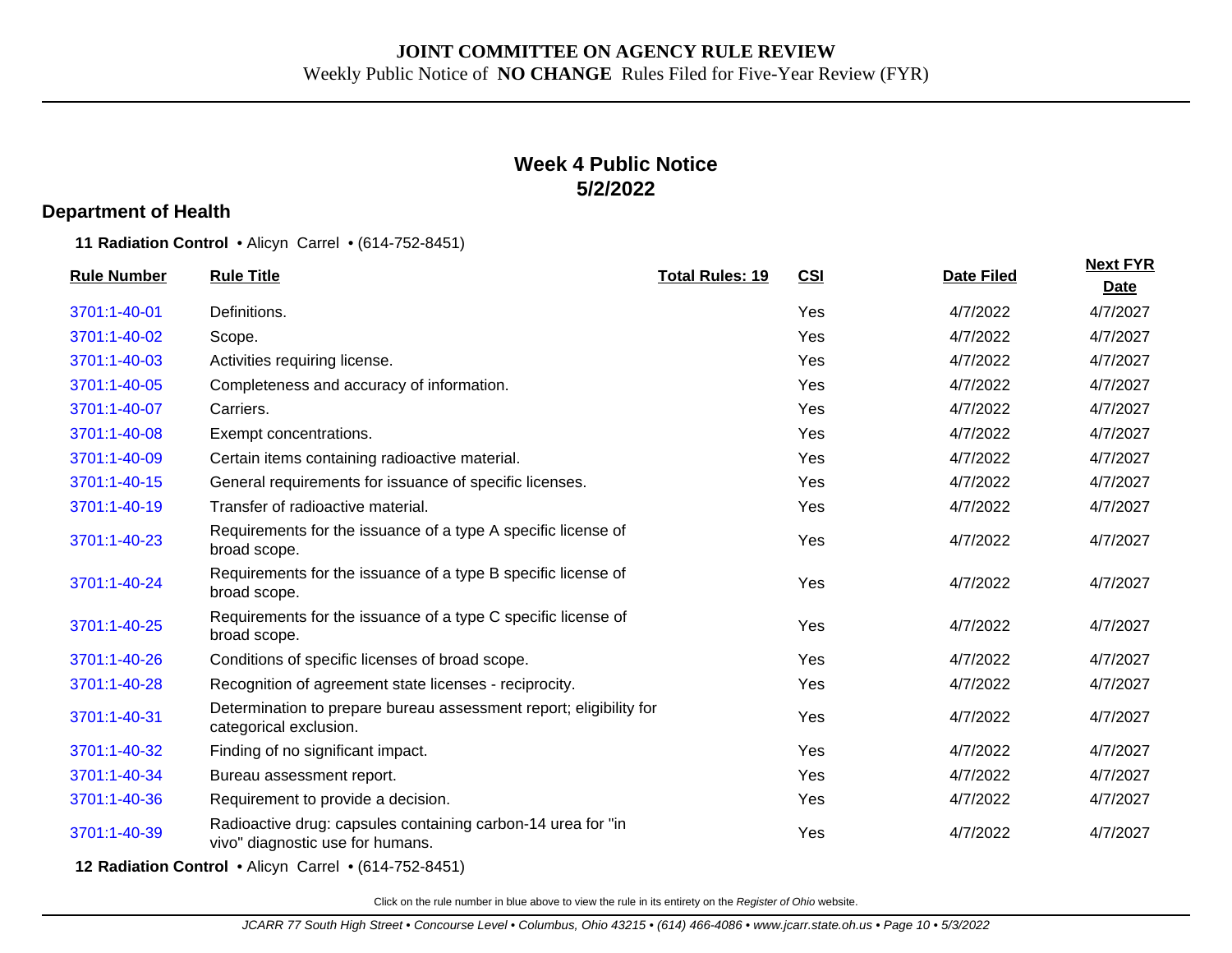| <b>Rule Number</b> | <b>Rule Title</b>                                                                                                                                                      | <b>Total Rules: 50</b> | <b>CSI</b> | <b>Date Filed</b> | <b>Next FYR</b><br><b>Date</b> |
|--------------------|------------------------------------------------------------------------------------------------------------------------------------------------------------------------|------------------------|------------|-------------------|--------------------------------|
| 3701:1-58-02       | Purpose and scope.                                                                                                                                                     |                        | Yes        | 4/7/2022          | 4/7/2027                       |
| 3701:1-58-03       | Maintenance of records.                                                                                                                                                |                        | Yes        | 4/7/2022          | 4/7/2027                       |
| 3701:1-58-05       | United States food and drug administration, other federal, and<br>state requirements.                                                                                  |                        | Yes        | 4/7/2022          | 4/7/2027                       |
| 3701:1-58-06       | License required.                                                                                                                                                      |                        | Yes        | 4/7/2022          | 4/7/2027                       |
| 3701:1-58-11       | License issuance.                                                                                                                                                      |                        | Yes        | 4/7/2022          | 4/7/2027                       |
| 3701:1-58-13       | Radiation protection program changes.                                                                                                                                  |                        | Yes        | 4/7/2022          | 4/7/2027                       |
| 3701:1-58-14       | Supervision.                                                                                                                                                           |                        | Yes        | 4/7/2022          | 4/7/2027                       |
| 3701:1-58-23       | Possession, use, and calibration of instruments used to measure<br>the activity of unsealed radioactive material.                                                      |                        | Yes        | 4/7/2022          | 4/7/2027                       |
| 3701:1-58-24       | Calibration of survey instruments.                                                                                                                                     |                        | Yes        | 4/7/2022          | 4/7/2027                       |
| 3701:1-58-25       | Determination of dosages of unsealed radioactive material for<br>medical use.                                                                                          |                        | Yes        | 4/7/2022          | 4/7/2027                       |
| 3701:1-58-27       | Requirements for possession of sealed sources and<br>brachytherapy sources.                                                                                            |                        | Yes        | 4/7/2022          | 4/7/2027                       |
| 3701:1-58-28       | Labeling of vials and syringes.                                                                                                                                        |                        | Yes        | 4/7/2022          | 4/7/2027                       |
| 3701:1-58-29       | Surveys of ambient radiation exposure rate.                                                                                                                            |                        | Yes        | 4/7/2022          | 4/7/2027                       |
| 3701:1-58-31       | Provision of mobile medical service.                                                                                                                                   |                        | Yes        | 4/7/2022          | 4/7/2027                       |
| 3701:1-58-32       | Use of unsealed radioactive material for uptake, dilution, and<br>excretion studies for which a written directive is not required.                                     |                        | Yes        | 4/7/2022          | 4/7/2027                       |
| 3701:1-58-34       | Use of unsealed radioactive material for imaging and localization<br>studies for which a written directive is not required.                                            |                        | Yes        | 4/7/2022          | 4/7/2027                       |
| 3701:1-58-38       | Safety instruction for unsealed radioactive material.                                                                                                                  |                        | Yes        | 4/7/2022          | 4/7/2027                       |
| 3701:1-58-39       | Safety precautions for unsealed radioactive material.                                                                                                                  |                        | Yes        | 4/7/2022          | 4/7/2027                       |
| 3701:1-58-44       | Surveys after source implant and removal.                                                                                                                              |                        | Yes        | 4/7/2022          | 4/7/2027                       |
| 3701:1-58-45       | Brachytherapy sources accountability.                                                                                                                                  |                        | Yes        | 4/7/2022          | 4/7/2027                       |
| 3701:1-58-46       | Safety instruction for manual brachytherapy.                                                                                                                           |                        | Yes        | 4/7/2022          | 4/7/2027                       |
| 3701:1-58-47       | Safety precautions for manual brachytherapy.                                                                                                                           |                        | Yes        | 4/7/2022          | 4/7/2027                       |
| 3701:1-58-48       | Calibration measurements of brachytherapy sources.                                                                                                                     |                        | Yes        | 4/7/2022          | 4/7/2027                       |
| 3701:1-58-50       | Therapy-related computer systems for manual brachytherapy.<br>Click on the rule number in blue above to view the rule in its entirety on the Register of Ohio website. |                        | Yes        | 4/7/2022          | 4/7/2027                       |

JCARR 77 South High Street • Concourse Level • Columbus, Ohio 43215 • (614) 466-4086 • www.jcarr.state.oh.us • Page 11 • 5/3/2022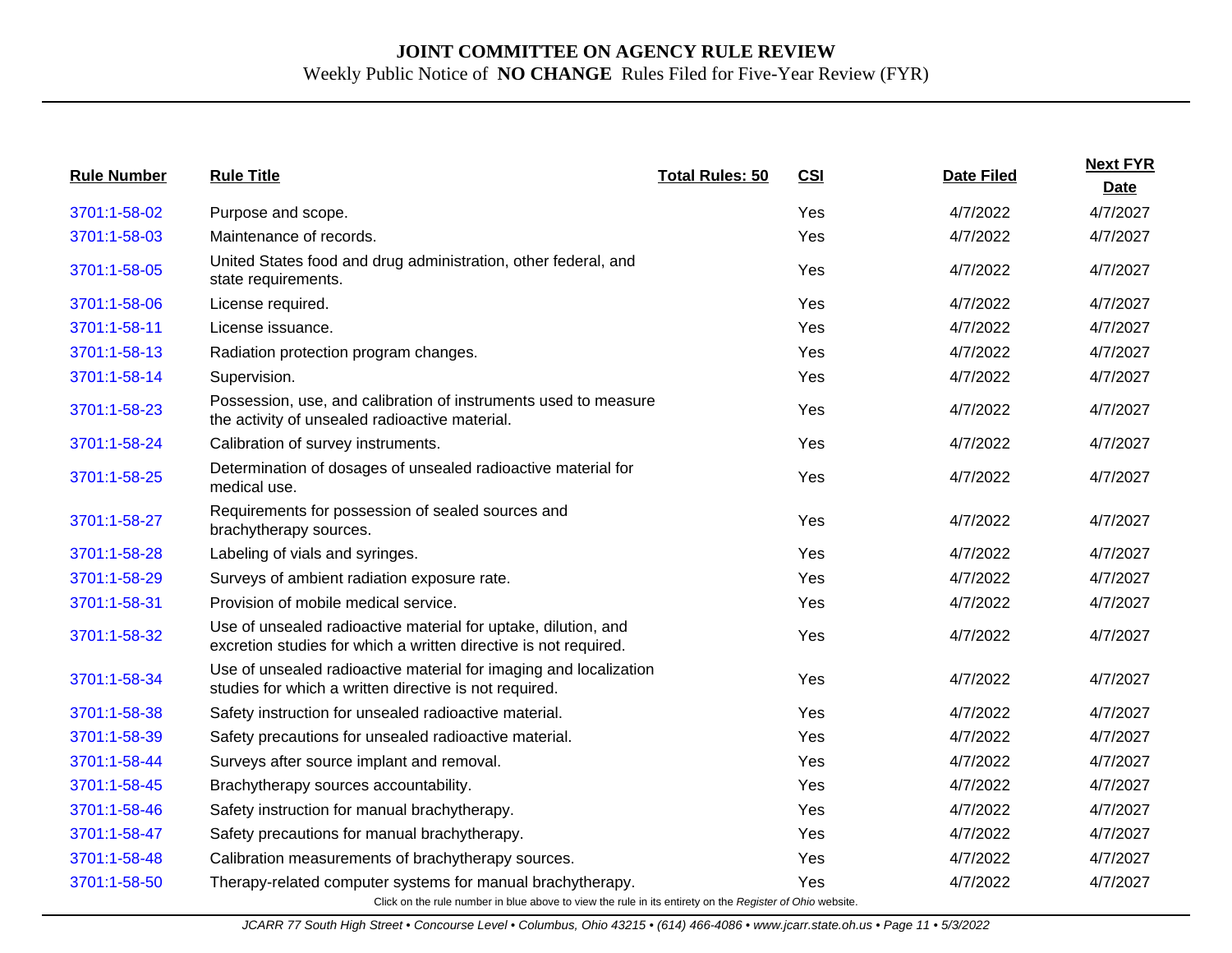| 3701:1-58-56 | Surveys of patients and human research subjects treated with a<br>remote afterloader unit.                                                         | Yes | 4/7/2022 | 4/7/2027 |
|--------------|----------------------------------------------------------------------------------------------------------------------------------------------------|-----|----------|----------|
| 3701:1-58-57 | Installation, maintenance, adjustment, and repair of remote<br>afterloader units, teletherapy units, and gamma stereotactic<br>radiosurgery units. | Yes | 4/7/2022 | 4/7/2027 |
| 3701:1-58-59 | Safety precautions for remote afterloader units, teletherapy units,<br>and gamma stereotactic radiosurgery units.                                  | Yes | 4/7/2022 | 4/7/2027 |
| 3701:1-58-60 | Dosimetry equipment.                                                                                                                               | Yes | 4/7/2022 | 4/7/2027 |
| 3701:1-58-61 | Full calibration measurements on teletherapy units.                                                                                                | Yes | 4/7/2022 | 4/7/2027 |
| 3701:1-58-62 | Full calibration measurements on remote afterloader units.                                                                                         | Yes | 4/7/2022 | 4/7/2027 |
| 3701:1-58-63 | Full calibration measurements on gamma stereotactic<br>radiosurgery units.                                                                         | Yes | 4/7/2022 | 4/7/2027 |
| 3701:1-58-64 | Periodic spot-checks for teletherapy units.                                                                                                        | Yes | 4/7/2022 | 4/7/2027 |
| 3701:1-58-65 | Periodic spot-checks for remote afterloader units.                                                                                                 | Yes | 4/7/2022 | 4/7/2027 |
| 3701:1-58-66 | Periodic spot-checks for gamma stereotactic radiosurgery units.                                                                                    | Yes | 4/7/2022 | 4/7/2027 |
| 3701:1-58-67 | Additional technical requirements for mobile remote afterloader<br>units.                                                                          | Yes | 4/7/2022 | 4/7/2027 |
| 3701:1-58-68 | Radiation surveys for remote afterloader units, teletherapy units,<br>and gamma stereotactic radiosurgery units.                                   | Yes | 4/7/2022 | 4/7/2027 |
| 3701:1-58-70 | Therapy-related computer systems for remote afterloader units,<br>teletherapy units, and gamma stereotactic radiosurgery units.                    | Yes | 4/7/2022 | 4/7/2027 |
| 3701:1-58-72 | Other medical uses of radioactive material or radiation from<br>radioactive material.                                                              | Yes | 4/7/2022 | 4/7/2027 |
| 3701:1-58-74 | Records of radiation protection program changes.                                                                                                   | Yes | 4/7/2022 | 4/7/2027 |
| 3701:1-58-75 | Records of written directives.                                                                                                                     | Yes | 4/7/2022 | 4/7/2027 |
| 3701:1-58-76 | Records for procedures for administrations requiring a written<br>directive.                                                                       | Yes | 4/7/2022 | 4/7/2027 |
| 3701:1-58-77 | Records of calibrations of instruments used to measure the<br>activity of unsealed radioactive material.                                           | Yes | 4/7/2022 | 4/7/2027 |
| 3701:1-58-78 | Records of radiation survey instrument calibrations.                                                                                               | Yes | 4/7/2022 | 4/7/2027 |
| 3701:1-58-79 | Records of dosages of unsealed radioactive material for medical<br>use.                                                                            | Yes | 4/7/2022 | 4/7/2027 |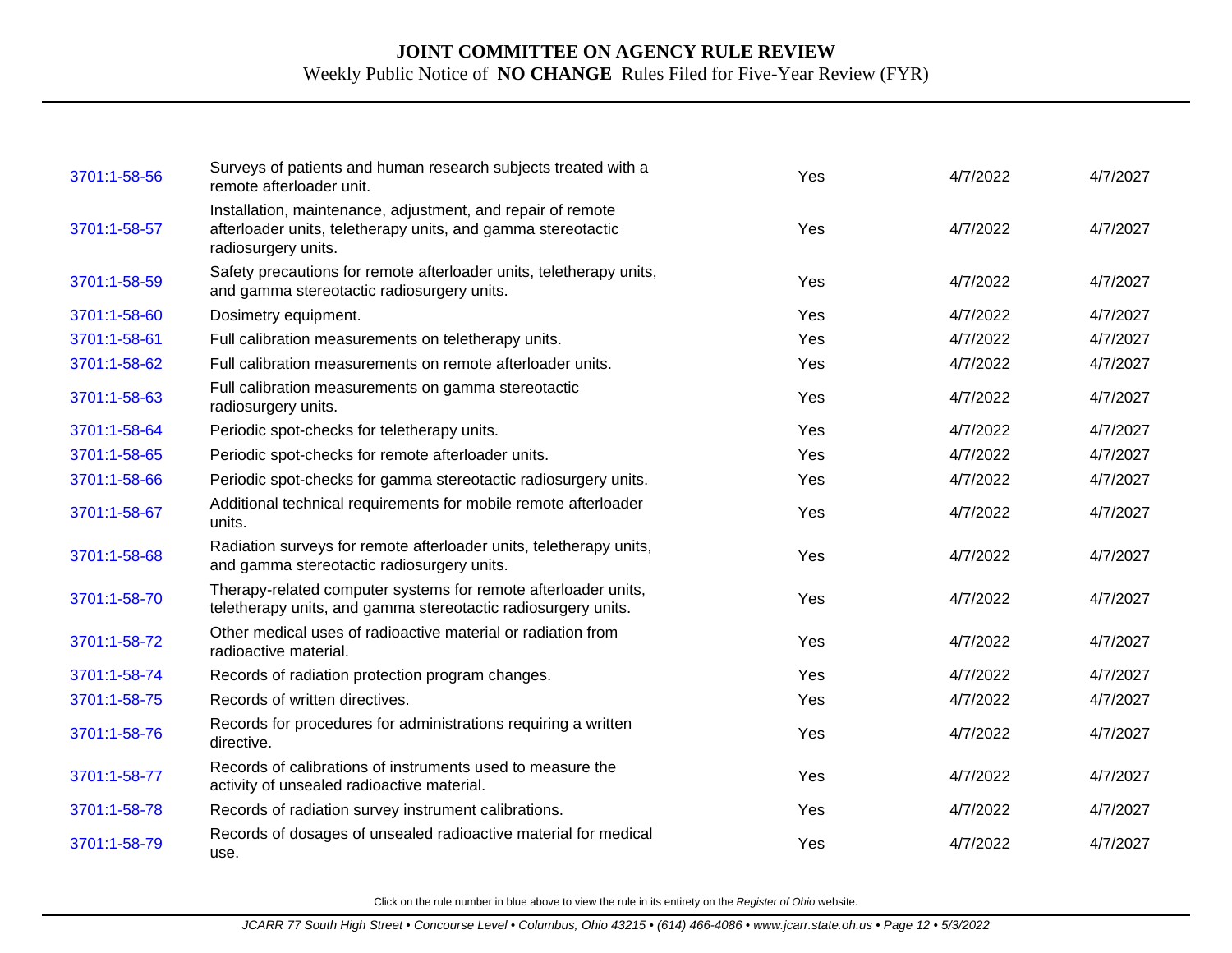| 3701:1-58-80       | Records of leaks tests and inventory of sealed sources and<br>brachytherapy sources.                                                                          |                        | Yes        | 4/7/2022          | 4/7/2027                |
|--------------------|---------------------------------------------------------------------------------------------------------------------------------------------------------------|------------------------|------------|-------------------|-------------------------|
| 3701:1-58-81       | Records of surveys for ambient radiation exposure rate.                                                                                                       |                        | Yes        | 4/7/2022          | 4/7/2027                |
| 3701:1-58-82       | Records of the release of individuals containing unsealed<br>radioactive material or implants containing radioactive material.                                |                        | Yes        | 4/7/2022          | 4/7/2027                |
| 3701:1-58-83       | Records of mobile medical services.                                                                                                                           |                        | Yes        | 4/7/2022          | 4/7/2027                |
| 3701:1-58-84       | Records of decay-in-storage.                                                                                                                                  |                        | Yes        | 4/7/2022          | 4/7/2027                |
| 3701:1-58-85       | Records of molybdenum-99, strontium-82, and strontium-85<br>concentrations.                                                                                   |                        | Yes        | 4/7/2022          | 4/7/2027                |
|                    | 13 Radiation Control • Alicyn Carrel • (614-752-8451)                                                                                                         |                        |            |                   |                         |
| <b>Rule Number</b> | <b>Rule Title</b>                                                                                                                                             | <b>Total Rules: 15</b> | <b>CSI</b> | <b>Date Filed</b> | <b>Next FYR</b><br>Date |
| 3701:1-58-87       | Records of surveys after source implant and removal.                                                                                                          |                        | Yes        | 4/7/2022          | 4/7/2027                |
| 3701:1-58-88       | Records of brachytherapy source accountability.                                                                                                               |                        | Yes        | 4/7/2022          | 4/7/2027                |
| 3701:1-58-89       | Records of calibration measurements of brachytherapy sources.                                                                                                 |                        | Yes        | 4/7/2022          | 4/7/2027                |
| 3701:1-58-90       | Records of decay of strontium-90 sources for ophthalmic<br>treatments.                                                                                        |                        | Yes        | 4/7/2022          | 4/7/2027                |
| 3701:1-58-91       | Records of installation, maintenance, adjustment, and repair<br>of remote afterloader units, teletherapy units, and gamma<br>stereotactic radiosurgery units. |                        | Yes        | 4/7/2022          | 4/7/2027                |
| 3701:1-58-92       | Records of safety procedures for remote afterloaders,<br>teletherapy units, or gamma stereotactic radiosurgery units.                                         |                        | Yes        | 4/7/2022          | 4/7/2027                |
| 3701:1-58-93       | Records of dosimetry equipment used with remote afterloader<br>units, teletherapy units, and gamma stereotactic radiosurgery<br>units.                        |                        | Yes        | 4/7/2022          | 4/7/2027                |
| 3701:1-58-94       | Records of full calibrations for teletherapy units, remote<br>afterloader units, and gamma stereotactic radiosurgery units.                                   |                        | Yes        | 4/7/2022          | 4/7/2027                |
| 3701:1-58-95       | Records of periodic spot-checks for teletherapy units.                                                                                                        |                        | Yes        | 4/7/2022          | 4/7/2027                |
| 3701:1-58-96       | Records of periodic spot-checks for remote afterloader units.                                                                                                 |                        | Yes        | 4/7/2022          | 4/7/2027                |
| 3701:1-58-97       | Records of periodic spot-checks for gamma stereotactic<br>radiosurgery units.                                                                                 |                        | Yes        | 4/7/2022          | 4/7/2027                |
| 3701:1-58-98       | Records of additional technical requirements for mobile remote<br>afterloader units.                                                                          |                        | Yes        | 4/7/2022          | 4/7/2027                |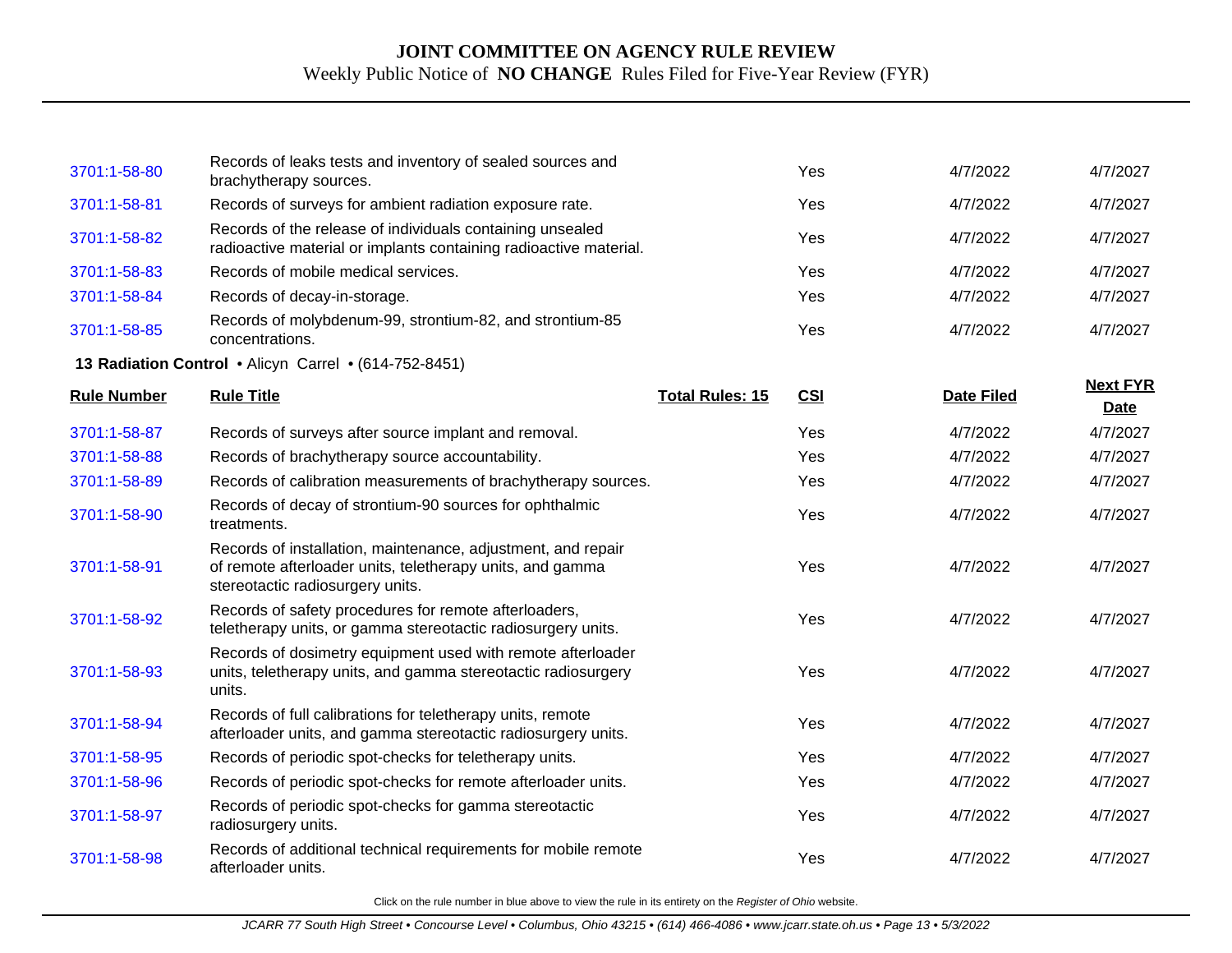| 3701:1-58-99       | Records of surveys of therapeutic treatment units.                                                                                                                  |                        | Yes        | 4/7/2022          | 4/7/2027                |
|--------------------|---------------------------------------------------------------------------------------------------------------------------------------------------------------------|------------------------|------------|-------------------|-------------------------|
| 3701:1-58-102      | Report and notification of a dose to an embryo/fetus or a nursing<br>child.                                                                                         |                        | Yes        | 4/7/2022          | 4/7/2027                |
| 3701:1-58-103      | Report of a leaking source.                                                                                                                                         |                        | Yes        | 4/7/2022          | 4/7/2027                |
|                    | 14 Radiation Control . Alicyn Carrel . (614-752-8451)                                                                                                               |                        |            |                   |                         |
| <b>Rule Number</b> | <b>Rule Title</b>                                                                                                                                                   | <b>Total Rules: 22</b> | <b>CSI</b> | <b>Date Filed</b> | <b>Next FYR</b><br>Date |
| 3701:1-48-01       | Definitions.                                                                                                                                                        |                        | Yes        | 4/7/2022          | 4/7/2027                |
| 3701:1-48-02       | Purpose and scope.                                                                                                                                                  |                        | Yes        | 4/7/2022          | 4/7/2027                |
| 3701:1-48-03       | Application for a specific license.                                                                                                                                 |                        | Yes        | 4/7/2022          | 4/7/2027                |
| 3701:1-48-04       | Specific license for industrial radiography.                                                                                                                        |                        | Yes        | 4/7/2022          | 4/7/2027                |
| 3701:1-48-05       | Performance requirements for industrial radiography equipment.                                                                                                      |                        | Yes        | 4/7/2022          | 4/7/2027                |
| 3701:1-48-06       | Limits on external radiation levels from storage containers and<br>source changers.                                                                                 |                        | Yes        | 4/7/2022          | 4/7/2027                |
| 3701:1-48-07       | Locking of radiographic exposure devices, storage containers<br>and source containers.                                                                              |                        | Yes        | 4/7/2022          | 4/7/2027                |
| 3701:1-48-08       | Radiation survey instruments.                                                                                                                                       |                        | Yes        | 4/7/2022          | 4/7/2027                |
| 3701:1-48-09       | Leak testing and replacement of sealed sources.                                                                                                                     |                        | Yes        | 4/7/2022          | 4/7/2027                |
| 3701:1-48-10       | Quarterly inventory.                                                                                                                                                |                        | Yes        | 4/7/2022          | 4/7/2027                |
| 3701:1-48-11       | Inspection and maintenance of radiographic exposure devices,<br>transport and storage containers, associated equipment, source<br>changers, and survey instruments. |                        | Yes        | 4/7/2022          | 4/7/2027                |
| 3701:1-48-12       | Permanent radiographic installations.                                                                                                                               |                        | Yes        | 4/7/2022          | 4/7/2027                |
| 3701:1-48-13       | Labeling, storage, and transportation.                                                                                                                              |                        | Yes        | 4/7/2022          | 4/7/2027                |
| 3701:1-48-14       | Conducting industrial radiographic operations.                                                                                                                      |                        | Yes        | 4/7/2022          | 4/7/2027                |
| 3701:1-48-15       | Radiation safety officer for industrial radiography.                                                                                                                |                        | Yes        | 4/7/2022          | 4/7/2027                |
| 3701:1-48-16       | Training.                                                                                                                                                           |                        | Yes        | 4/7/2022          | 4/7/2027                |
| 3701:1-48-17       | Operating and emergency procedures.                                                                                                                                 |                        | Yes        | 4/7/2022          | 4/7/2027                |
| 3701:1-48-18       | Supervision of radiographer's assistants.                                                                                                                           |                        | Yes        | 4/7/2022          | 4/7/2027                |
| 3701:1-48-20       | Radiation surveys.                                                                                                                                                  |                        | Yes        | 4/7/2022          | 4/7/2027                |
| 3701:1-48-21       | Surveillance.                                                                                                                                                       |                        | Yes        | 4/7/2022          | 4/7/2027                |
| 3701:1-48-22       | Posting.                                                                                                                                                            |                        | Yes        | 4/7/2022          | 4/7/2027                |
|                    |                                                                                                                                                                     |                        |            |                   |                         |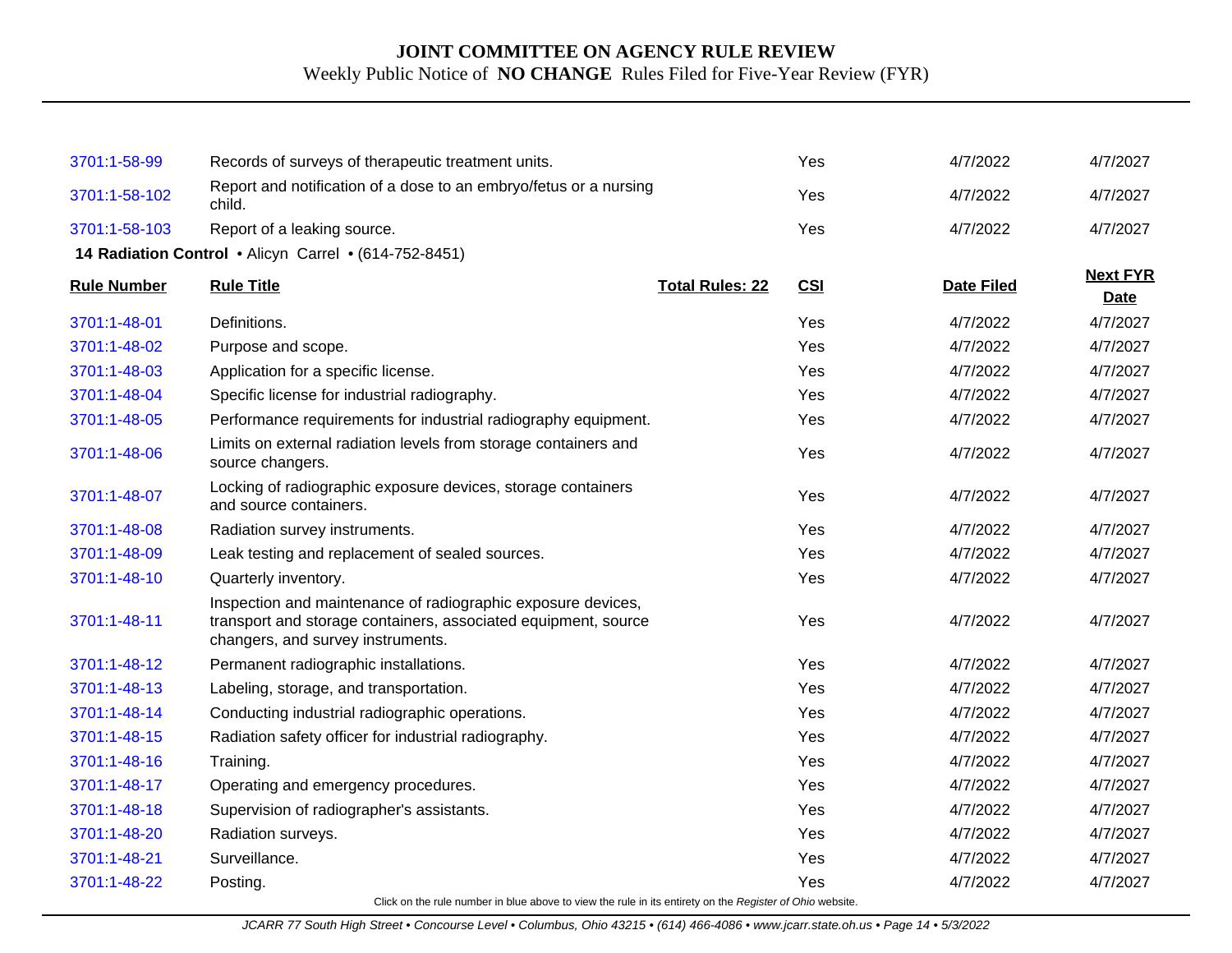| 3701:1-48-24                           | Notifications.                                                                                              |                        | Yes        | 4/7/2022          | 4/7/2027                       |
|----------------------------------------|-------------------------------------------------------------------------------------------------------------|------------------------|------------|-------------------|--------------------------------|
|                                        | <b>Department of Rehabilitation and Correction</b>                                                          |                        |            |                   |                                |
|                                        | 15 Division of Parole and Community Services • Ashley E. Parriman • ((614) 752-1769)                        |                        |            |                   |                                |
| <b>Rule Number</b>                     | <b>Rule Title</b>                                                                                           | <b>Total Rules: 4</b>  | CSI        | <b>Date Filed</b> | <b>Next FYR</b><br><b>Date</b> |
| 5120:1-5-02                            | Establishment of joint county or local corrections planning boards<br>and adoption of a comprehensive plan. |                        | No         | 4/7/2022          | 4/7/2027                       |
| 5120:1-5-04                            | Program participation requirements.                                                                         |                        | <b>No</b>  | 4/7/2022          | 4/7/2027                       |
| 5120:1-5-08                            | Standards for general program operations.                                                                   |                        | <b>No</b>  | 4/7/2022          | 4/7/2027                       |
| 5120:1-5-10                            | Probation improvement and incentive grant.                                                                  |                        | No.        | 4/7/2022          | 4/7/2027                       |
|                                        | <b>Ohio Environmental Protection Agency</b>                                                                 |                        |            |                   |                                |
|                                        | 16 • Zachary Winoker • (740-380-5267)                                                                       |                        |            |                   |                                |
| <b>Rule Number</b>                     | <b>Rule Title</b>                                                                                           | <b>Total Rules: 2</b>  | <b>CSI</b> | <b>Date Filed</b> | <b>Next FYR</b><br>Date        |
| 3745-91-10                             | Drinking water source protection plan.                                                                      |                        | <b>Yes</b> | 4/6/2022          | 4/6/2027                       |
| 3745-91-12                             | Certification by political subdivisions and investor-owned public<br>utilities.                             |                        | Yes        | 4/6/2022          | 4/6/2027                       |
| <b>Ohio Vision Professionals Board</b> |                                                                                                             |                        |            |                   |                                |
|                                        | 17 · Adelaida Lopez-Wellman · (614-466-9709)                                                                |                        |            |                   |                                |
| <b>Rule Number</b>                     | <b>Rule Title</b>                                                                                           | <b>Total Rules: 2</b>  | <b>CSI</b> | <b>Date Filed</b> | <b>Next FYR</b><br><b>Date</b> |
| 4725-9-01                              | Hours required; study compliance year.                                                                      |                        | Yes        | 4/8/2022          | 4/8/2027                       |
| 4725-9-04                              | Exemption from compliance.                                                                                  |                        | Yes        | 4/8/2022          | 4/8/2027                       |
|                                        | <b>Public Utilities Commission of Ohio</b>                                                                  |                        |            |                   |                                |
|                                        | 18 Utilities • Angela Hawkins • (614-466-0122)                                                              |                        |            |                   |                                |
| <b>Rule Number</b>                     | <b>Rule Title</b>                                                                                           | <b>Total Rules: 20</b> | <b>CSI</b> | <b>Date Filed</b> | <b>Next FYR</b><br><b>Date</b> |
| 4901:1-2-01                            | Definitions.                                                                                                |                        | Yes        | 4/7/2022          | 4/7/2027                       |
| 4901:1-2-02                            | Purpose and scope.                                                                                          |                        | Yes        | 4/7/2022          | 4/7/2027                       |
| 4901:1-2-03                            | Duties of the committee.                                                                                    |                        | Yes        | 4/7/2022          | 4/7/2027                       |
|                                        | Click on the rule number in blue above to view the rule in its entirety on the Register of Ohio website.    |                        |            |                   |                                |

JCARR 77 South High Street • Concourse Level • Columbus, Ohio 43215 • (614) 466-4086 • www.jcarr.state.oh.us • Page 15 • 5/3/2022